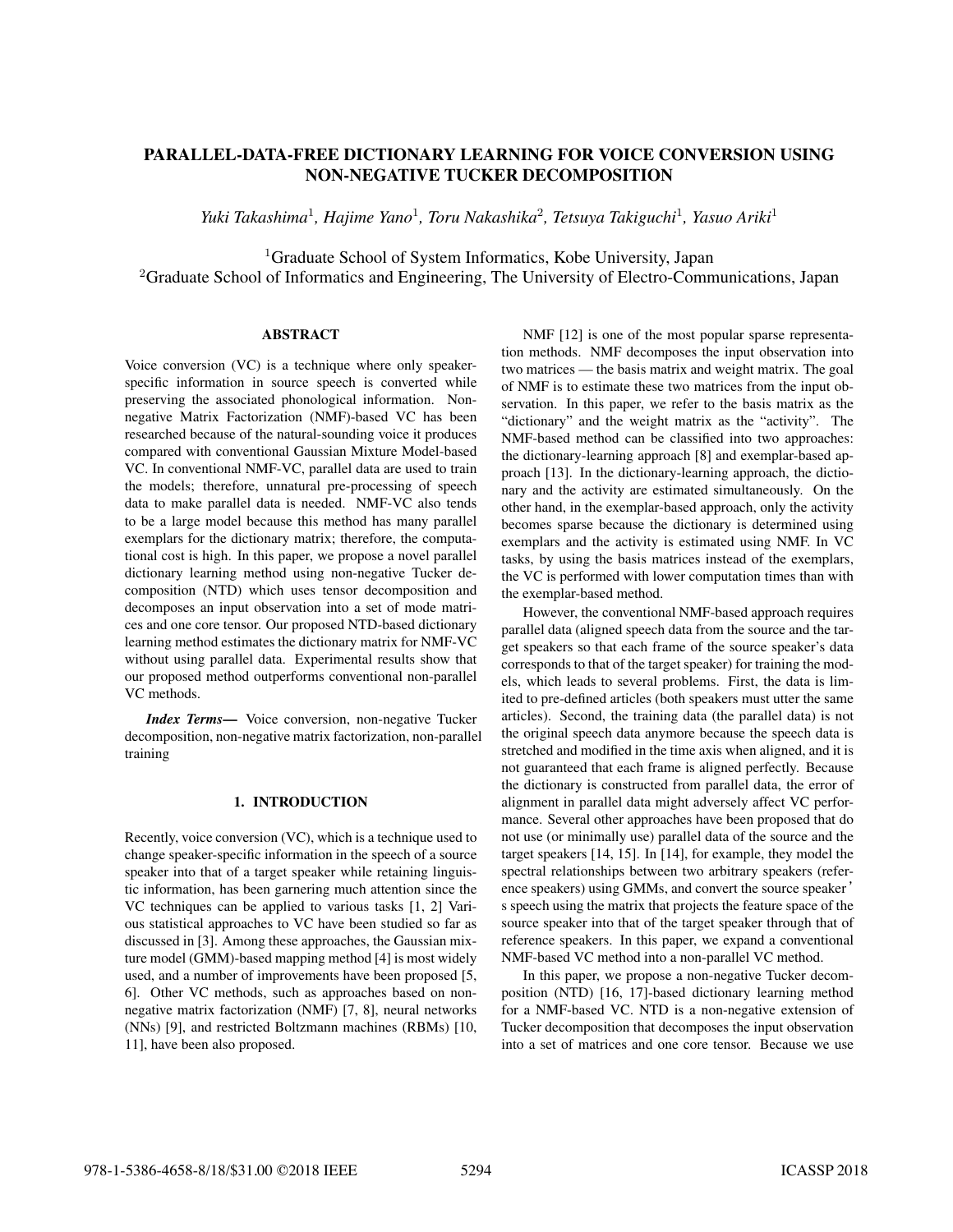spectral features as the input observation, a set of matrices consists of two mode matrices for frequency and time, and a core tensor corresponding to a core matrix. We assume that these matrices correspond to the frequency basis matrix, the phonemic information, and the codebook between the frequency basis and each phone, respectively. We assume that the activity matrix in NMF is decomposed into the codebook and the phonemic information. When learning the dictionaries, although the activity matrix is shared between speakers using parallel data in the conventional NMF, in our proposed method the codebook is shared between speakers and the phonemic information is dependent on a speaker. Hence, the time-varying phonemic information can be captured for each speaker. When converting, we estimate only the phonemic information matrix as the activity matrix. Our proposed method is able to have time-dependent factors for each speaker; therefore, parallel data is not necessary.

The rest of this paper is organized as follows: In Section 2, VC using exemplar-based NMF is described. In Section 3, our proposed method is described. In Section 4, the experimental data are evaluated, and the final section is devoted to our conclusions.

### 2. NMF-BASED VOICE CONVERSION

### 2.1. Basic idea

Fig. 1 shows the basic approach of the dictionary-learning NMF-based VC [8], where *F*, *T*, and *K* represent the numbers of dimensions, frames, and bases, respectively. This VC method needs two dictionaries that are phonemically parallel.  $A^s$  represents a source dictionary, and  $A^t$  represents a target dictionary. In exemplar-based VC, these two dictionaries consist of the same words and are aligned with dynamic time warping (DTW) just as conventional GMM-based VC is. In dictionary-learning VC, these two dictionaries are estimated simultaneously. Hence, these dictionaries have the



Fig. 1. Basic approach of NMF-based voice conversion

same number of bases. In this paper, we employ dictionarylearning VC.

At first, for the training source data  $X^s$ ,  $A^s$  and the source speaker's activity  $\mathbf{H}^s$  are estimated using NMF. The cost function of NMF is defined as follows:

$$
d_{KL}(\mathbf{X}^s, \mathbf{A}^s \mathbf{H}^s) + \lambda ||\mathbf{H}^s||_1 \ s.t. \ \mathbf{A}^s, \mathbf{H}^s \ge 0 \qquad (1)
$$

In Eq. (1), the first term is the Kullback-Leibler (KL) divergence between  $X^s$  and  $A^sH^s$  and the second term is the sparsity constraint with the L1-norm regularization term that causes the activity matrix to be sparse.  $\lambda$  represents the weight of the sparsity constraint. This function is minimized by iteratively updating.

Next, using the activity matrix  $H^s$  obtained by Eq. (1), the target basis matrix  $A^t$  of the training target data  $X^t$  is optimized. Then,  $A<sup>t</sup>$  is optimized so that the activity matrix is equivalent to  $\mathbf{H}^s$ ; i.e.,  $\mathbf{A}^t$  is optimized to minimize the following cost function:

$$
d_{KL}(\mathbf{X}^t, \mathbf{A}^t \mathbf{H}^s) \ s.t. \ \mathbf{A}^t \ge 0 \tag{2}
$$

In this optimization, the activity matrix is fixed to **H***<sup>s</sup>* , and only  $A^t$  is updated.

This method assumes that when the source signal and the target signal (which are the same words but spoken by different speakers) are expressed with sparse representations of the source dictionary and the target dictionary, respectively, the obtained activity matrices are approximately equivalent. The estimated source activity **H***<sup>s</sup>* is multiplied to the target dictionary  $W<sup>t</sup>$  and the target spectra  $X<sup>t</sup>$  are constructed.

$$
\hat{\mathbf{X}}^t = \mathbf{W}^t \mathbf{H}^s \tag{3}
$$

### 2.2. Problems

NMF-based VC has several problems. First, if the source and target utterances are aligned using DTW in advance, the estimated parameters are affected by the quality of the alignment. There still seems to be a mismatch of alignment. This mismatch degrades the performance of exemplar-based VC [18]. Second, it seems that the activity matrix contains not only phonetic information but also another information. In [13, 19], Aihara *et al.* assumed that the activity matrix contains the phonetic information and speaker information, proposed some frameworks for dealing with this effect, and was able to improve the performance of NMF-based VC. In this paper, we propose another approach. We decompose the activity matrix into the speaker-shared matrix and the speaker-dependent phonetic information matrix. Then, estimating only the phonetic information matrix as the activity matrix when converting, we expect to improve the activity estimation accuracy.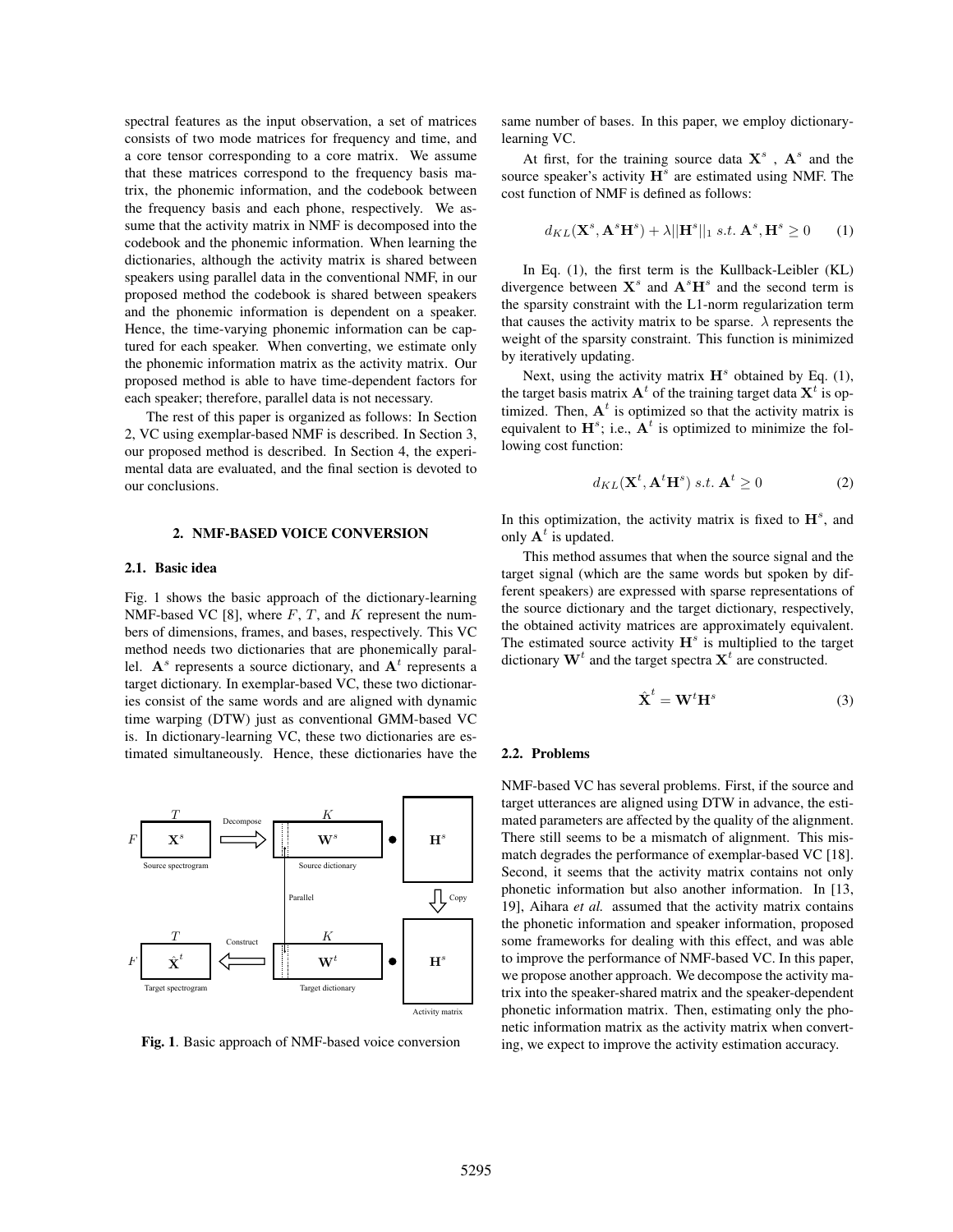# 3. DICTIONARY LEARNING USING NTD

#### 3.1. Non-negative Tucker decomposition

Given a non-negative N-way tensor, non-negative Tucker decomposition (NTD) [20] decomposes the input tensor into a core tensor and a set of mode matrices that are restricted to have only non-negative elements. In this paper, because we use spectral features as the input observation, a core tensor is represented as a matrix, and the number of mode matrices is two. Under these conditions, NTD is simply defined as follows:

$$
\mathbf{X} \approx \mathbf{U}\mathbf{G}\mathbf{V}^{\top} \ s.t. \ \mathbf{U} \ge 0, \mathbf{G} \ge 0, \mathbf{V} \ge 0 \tag{4}
$$

where  $\mathbf{X} \in \mathbb{R}^{F \times T}$ ,  $\mathbf{U} \in \mathbb{R}^{F \times M}$ ,  $\mathbf{V} \in \mathbb{R}^{T \times L}$ ,  $\mathbf{G} \in \mathbb{R}^{M \times L}$ are an input spectrogram, mode matrices along the frequency and time axes and a core matrix, respectively. *F*, *T*, *M*, and *L* indicate the number of frequency bins and frames, and the frequency and time basis, respectively. The cost function of NTD is defined as follows:

$$
||\mathbf{X} - \mathbf{U}\mathbf{G}\mathbf{V}^{\top}||_F^2, \tag{5}
$$

where  $|| \cdot ||_F$  indicates the Frobenius norm. NTD provides a general form of the non-negative tensor factorization including special case NMF, and updating algorithms have been proposed in [20]. These updating algorithms are based on that of NMF.

### 3.2. Parallel dictionary learning using NTD

In this section, we describe how a parallel dictionary between the source and target speakers is estimated by NTD. The objective function is represented as follows:

$$
||\mathbf{X}^s - \mathbf{U}^s \mathbf{G} \mathbf{V}^{s\top}||_F^2 + ||\mathbf{X}^t - \mathbf{U}^t \mathbf{G} \mathbf{V}^{t\top}||_F^2
$$
  
s.t.  $\mathbf{U}^s \ge 0$ ,  $\mathbf{U}^t \ge 0$ ,  $\mathbf{G} \ge 0$ ,  $\mathbf{V}^s \ge 0$ ,  $\mathbf{V}^t \ge 0$  (6)

where  $\mathbf{X}^s \in \mathbb{R}^{F \times T_s}, \mathbf{X}^t \in \mathbb{R}^{F \times T_t}, \mathbf{U}^s \in \mathbb{R}^{F \times M}, \mathbf{U}^t \in \mathbb{R}^{F \times M}$  $\mathbb{R}^{F \times M}$ ,  $\mathbf{V}^s \in \mathbb{R}^{T_s \times L}$ ,  $\mathbf{V}^t \in \mathbb{R}^{T_t \times L}$ , and  $\mathbf{G} \in \mathbb{R}^{M \times L}$  are the source and target spectrograms, the source and target frequency basis matrices, the source and target time basis matrices, and a core matrix, respectively.  $F$ ,  $T_s$ ,  $T_t$ ,  $M$ , and  $L$ indicate the number of frequency bins, the source and target frames, and the frequency and time basis, respectively. This function is minimized by iteratively updating each parameter in the same manner as NTD. The core matrix *G* is estimated by iteratively updating the following equation.

$$
\mathbf{G} \leftarrow \mathbf{G} \cdot * (\mathbf{U}^{s\top} \mathbf{X}^s \mathbf{V}^s + {\mathbf{U}^t}^\top \mathbf{X}^t \mathbf{V}^t) \n./(\mathbf{U}^{s\top} \mathbf{U}^s \mathbf{G} \mathbf{V}^{s\top} \mathbf{V}^s + {\mathbf{U}^t}^\top \mathbf{U}^t \mathbf{G} {\mathbf{V}^t}^\top \mathbf{V}^t),
$$
\n(7)

where *.∗* and *./* denote element-wise multiplication and division, respectively.



Fig. 2. Parallel dictionary learning using NTD

We assume that  $U^s$  and  $U^t$  represent the frequency basis matrices, and  $V^s$  and  $V^t$  represent the phonemic information. Because the core matrix is not dependent on both the frequency and the time, we assume that this matrix represents the codebook between the frequency bases and the phones. According to this assumption, the core matrix makes a correspondence between frequency bases and phones. Specifically, there are *L* phones, and the spectrum of each phone is constructed using *M* frequency bases. Although the information contained in the activity matrix is not just the phonological information, in conventional NMF-based approaches, the activity matrix is estimated as only the phonological information. Therefore, the estimated activity is degraded. In contrast, our proposed NTD-based approach expressly decomposes the activity matrix into the speaker-shared information and the speaker-dependent phonemic information. Therefore, it is expected that the performance of the activity estimation will be improved when converting.

After each matrix in the model is estimated, parallel dictionaries are calculated as follows:

$$
\mathbf{W}^s = \mathbf{U}^s \mathbf{G} \tag{8}
$$

$$
\mathbf{W}^t = \mathbf{U}^t \mathbf{G}.\tag{9}
$$

Then the input source speaker's spectra are converted using the dictionaries in the same manner described in Section 2.

### 4. EXPERIMENTAL RESULTS

# 4.1. Conditions

The proposed VC technique was evaluated by comparing it with the conventional GMM-based method [4], the conventional dictionary-learning NMF-based method [8], and an adaptive restricted Boltzmann machine (ARBM)-based method [11] which do not use parallel data, in a speakerconversion task using clean speech data. The source speaker and target speaker were one male and one female speaker, respectively, whose speech is stored in the ATR Japanese speech database [21]. The sampling rate was 12 kHz. Fifty sentences were used for training and another 10 sentences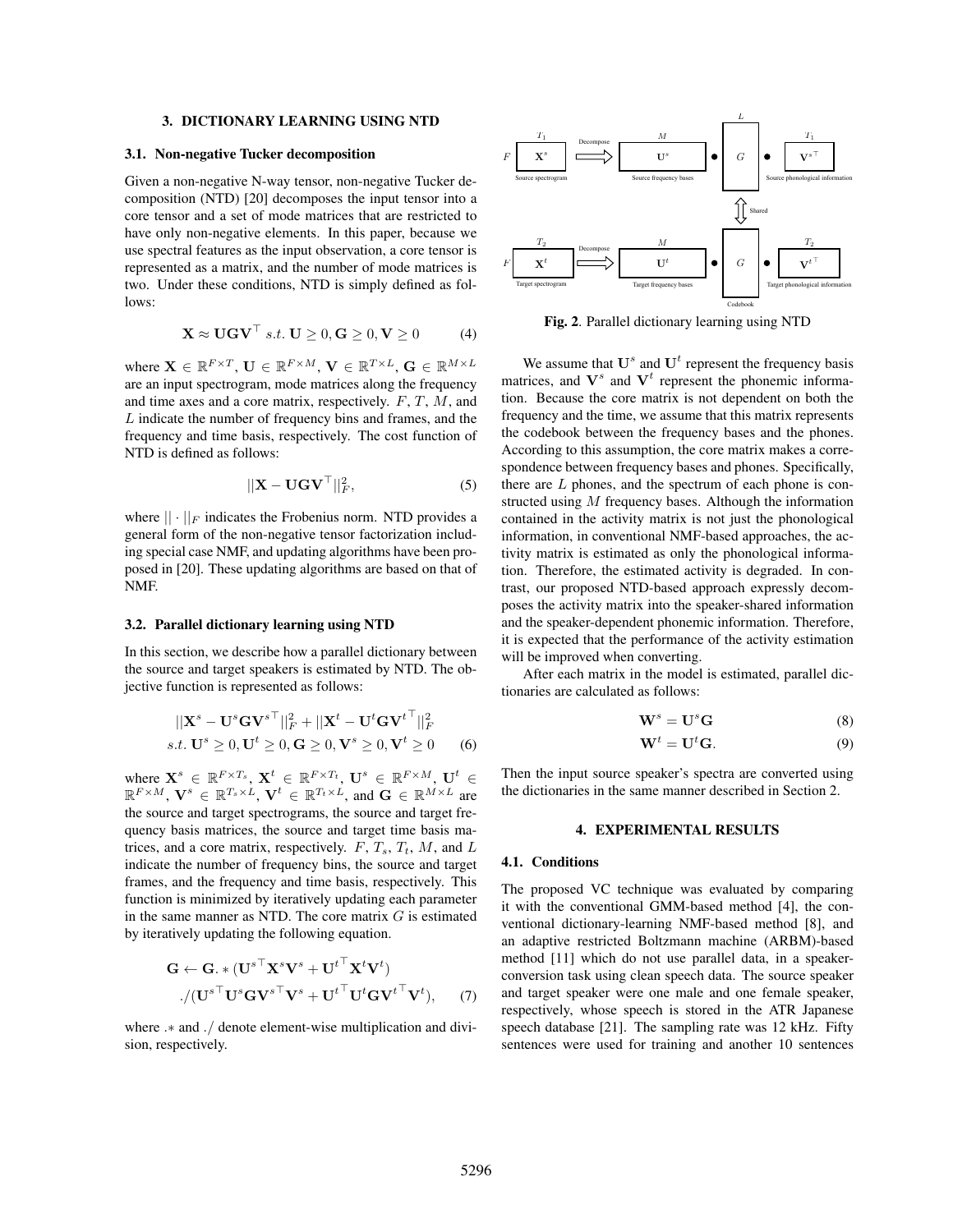

Fig. 3. Mean opinion scores (MOS) for each method

were used for testing. The GMM- and NMF-based methods were trained using parallel data that were aligned using dynamic programming matching (DPM). The maximum number of iterations is set to 300 for dictionary learning in NTD and 300 for conversion in NMF. Those parameters are chosen experimentally.

In the proposed method, a 513-dimensional STRAIGHT spectrum [22] is used as a spectral feature. We set the number of frequency bases *M* and time bases *L* to 1,000 and 200, respectively. In the conventional GMM-based method, melcepstrum is used as a spectral feature. Its number of dimensions is 24. The number of Gaussian mixtures in the GMMbased method was set to 64, which is experimentally selected. In the conventional dictionary-learning NMF-based method, the number of bases is 1,000. In the ARBM-based method, as an input vector, we used 32-dimensional mel-cepstrum that were calculated from the 513-dimensional STRAIGHT spectra. We set the number of hidden units as 128.

In this paper, F0 information is converted using a conventional linear regression based on the mean and standard deviation [5]. The other information, such as aperiodic components, is synthesized without any conversion.

## 4.2. Results and discussion

The subjective evaluation was conducted on "similarity to the target speaker (individuality)", "naturalness" and "intelligibility". For the subjective evaluation, 10 sentences were evaluated by 12 Japanese speakers. For the evaluation on speech quality, we performed a Mean Opinion Score (MOS) test. The opinion score was set to a 5-point scale (5: excellent, 4: good, 3: fair, 2: poor, 1: bad).

Fig. 3 shows the results of the subjective evaluation for each method. The error bars show 95% confidence intervals. In this figure, GMM and NMF are methods using parallel data, and ARBM and NTD are methods that do not use parallel data. As shown in this figure, the two methods that use parallel data obtained higher scores than those that do not use parallel data regarding the speaker individuality evaluation criteria. However, the MOS of the proposed method preserves speaker identity better than that of the conventional non-parallel method, ARBM. (The result is confirmed with a p-value test result of 0.05.) Regarding intelligibility evaluation criteria, the MOS of the proposed method is significant in the p-value test result of in 0.05 for a GMM-based method. The performances of the all methods were not so different regarding the naturalness evaluation criteria. These result shows that our proposed method effectively converts speaker individuality compared to conventional non-parallel VC methods, and has comparable performance to the parallel VC method. Although our proposed method is comparable to conventional NMF-based VC as shown in Fig. 3, our method slightly degraded in speaker individuality. For this reason, our proposed method is a non-parallel method. Moreover, for another reason, our proposed method does not have the sparse constraint that NMF-based methods have. NTD methods carry out more complex decomposition than NMF-based methods, so it seems that some constraints are required to obtain more stable performance. In this modeling, it is not guaranteed that the indices of the frequency bases and phones are matched between speakers. To further improve the speaker individuality, we will need to overcome this weakness.

# 5. CONCLUSIONS

In this paper, we proposed parallel dictionary learning for NMF-VC based on NTD that does not require parallel data during training. NTD decomposes an input observation into a set of mode matrices and one core tensor. In our proposed framework, the spectrogram is decomposed into the frequency basis matrix, the phonological information matrix, and the codebook matrix. In our experiments, we confirmed that our proposed method improves intelligibility compared to conventional GMM-based methods. Because the model parameters are estimated without any constraints in our proposed model, the corresponding relationship between the frequency bases and phones could not be obtained adequately. Nevertheless, we expanded NMF-based dictionary learning to a non-parallel method that achieved performance that is comparable to conventional NMF-based VC. For our future work, we will examine an apposite constraint and a model architecture to improve the performance.